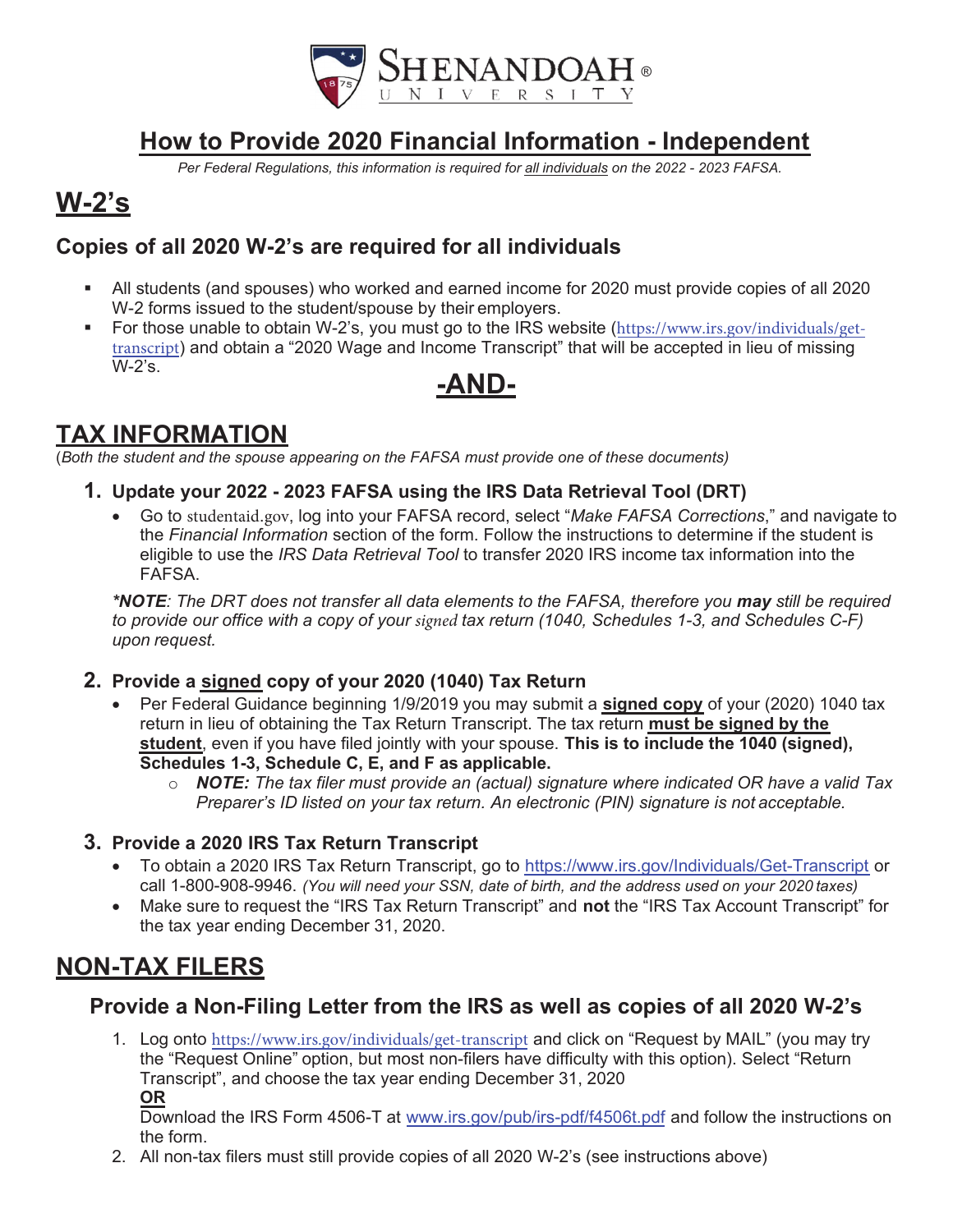

### 202**2** - 202**3** Independent Verification **Worksheet**

Verification Tracking Group 1 and Institutional Selection

In response to your submission of the 2022 - 2023 Free Application for Federal Student Aid (FAFSA), the U.S. Department of Education has required the Office of Financial Aid to collect the following information from you. Submission of all of the requested information is required in order to receive federal student aid. Please complete and return these materials to the Office of Financial Aid as quickly as possible.

#### A. Student's Information

| Student's Last Name                             | Student's First Name | Student's M.I. | Student's SU ID Number  |  |
|-------------------------------------------------|----------------------|----------------|-------------------------|--|
| Student's Street Address (include apt. no.)     |                      |                | Student's Date of Birth |  |
| City                                            | <b>State</b>         | Zip Code       | Student's Email Address |  |
| Student's Home Phone Number (include area code) |                      |                |                         |  |

#### B. Household Information

List below all members of your household; include the name of the college for any household member who will be enrolled at least half-time, in a degree, diploma, or certificate program at a postsecondary educational institution any time between July 1, 2022, and June 30, 2023. If more space is needed, attach a separate page with the student's name and SU ID Number at the top.

#### Please provide the following information:

- Yourself
- Your spouse, if you are married
- Your children (if any) if you will provide more than half of their support from July 1, 2022, through June 30, 2023, or if the child would be required to provide your information when completing the FAFSA for 2022 - 2023. Include children who meet either of these criteria, even if they do not live with you.
- Other people if they now live with you, and you provide more than half of their support and will continue to provide more than half of their support from July 1, 2022, through June 30, 2023

| <b>Full Name</b>          | Age | Relationship | College                      | <b>Will be Enrolled</b><br>at Least Half-<br><b>Time</b> |
|---------------------------|-----|--------------|------------------------------|----------------------------------------------------------|
| Elizabeth Jones (Example) | 3   | Child        | N/A                          | No                                                       |
|                           |     | <b>Self</b>  | <b>Shenandoah University</b> |                                                          |
|                           |     |              |                              |                                                          |
|                           |     |              |                              |                                                          |
|                           |     |              |                              |                                                          |
|                           |     |              |                              |                                                          |
|                           |     |              |                              |                                                          |
|                           |     |              |                              |                                                          |
|                           |     |              |                              |                                                          |
|                           |     |              |                              |                                                          |
|                           |     |              |                              |                                                          |